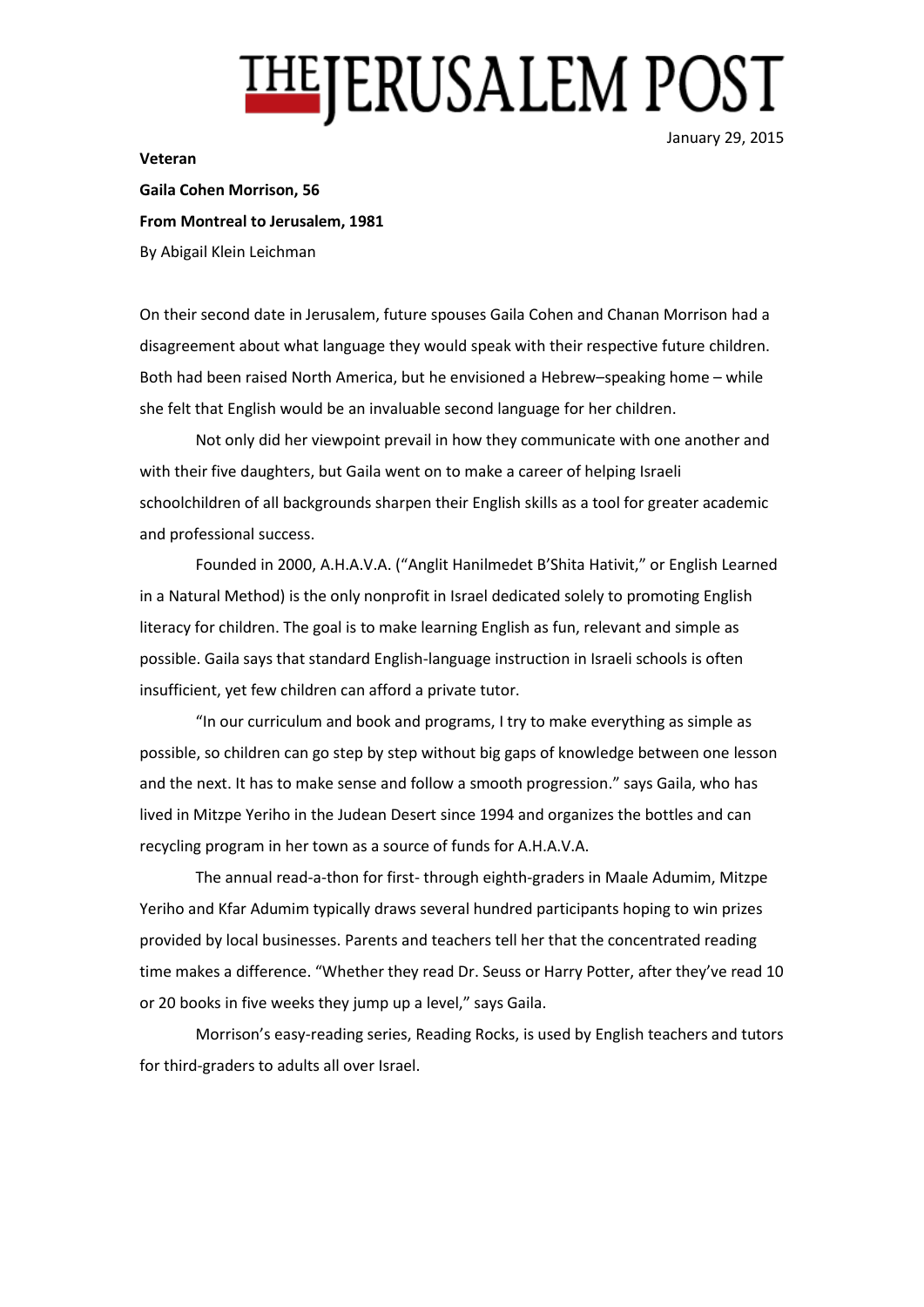## *Everyone knows her*

Gaila Morrison's face is quite familiar to Maale Adumim schoolchildren because she visits classrooms to encourage participation in her classes and Readathon. "Every child in the city, from fourth grade and up, probably knows me. When I started introducing A.H.A.V.A. in the high schools, the new vice principal said she'd introduce me. I went into the first classroom with her, and I said, 'Is there anyone here who does not know me?' Two girls raised their hands; they were new to Maale Adumim," she recalls with a laugh.

Gaila is proud of the success stories her efforts have spawned. For example, one girl from an Amharic speaking home participated in A.H.A.V.A. from fourth to seventh grade, and switched to the native English speakers' class early in seventh grade. The girl wants to be a doctor, says Gaila, and proficient English will help her achieve her dreams.

Rabbi Chanan Morrison also found a gratifying way to use his English skills. Though his career is in software, his cherished avocation is translating, organizing and explaining the prolific works of Rabbi Abraham Isaac Kook for the English-speaking world (www.ravkooktorah.org) through books, columns and weekly emails sent to thousands of followers across the world.

During the Morrisons' first "date," in the Jerusalem living room of the mutual friends who introduced them to each other, Chanan – then a student at Mercaz HaRav Kook yeshiva – pulled out a booklet and learned some Kook wisdom with Gaila. They've been sharing it ever since.

## *Aliya was a given*

Gaila says she didn't really decide to make aliya; rather, it was a given.

"My father always said he would have liked to come and raise a family here but it didn't work out for various reasons, and his plan was for his kids to make aliya and he would follow -- and that's what happened."

Her parents, Faith and Stephen Cohen, and her sisters, Toby Pomerantz and Rachel Yeshurun, live in Maale Adumim.

The three Cohen sisters were active in the Montreal chapter of the Zionist youth group B'nei Akiva, and after high school Gaila Cohen spent a year in Israel on a B'nei Akiva program.

"That year was absolutely phenomenal," she recalls. "I found the place I wanted to live and the Zionistic way I wanted to live my life."

To prepare herself for earning a living in Israel as a teacher, she went to the Bais